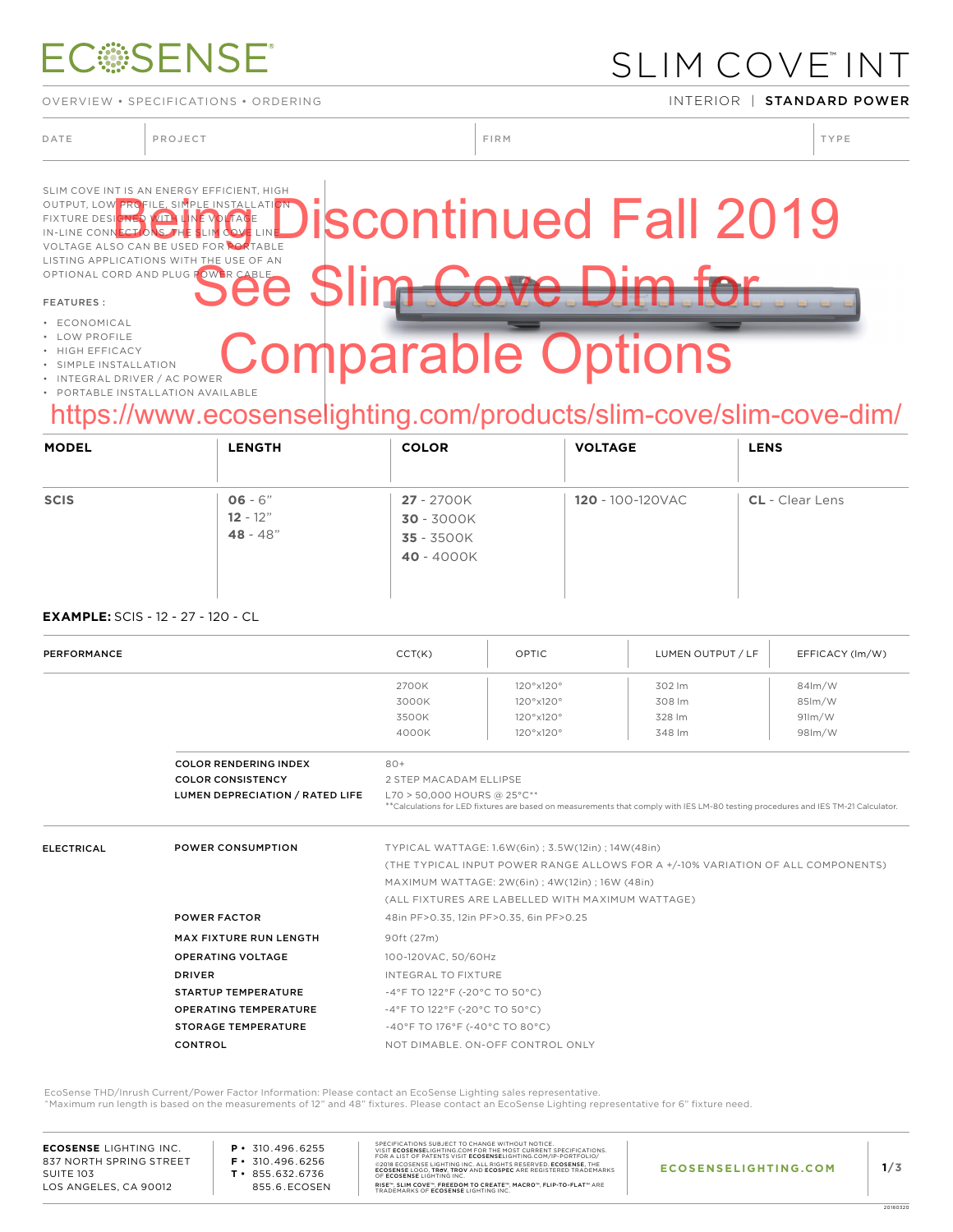# **ECSSENSE**

OVERVIEW • SPECIFICATIONS • ORDERING INTERIOR INTERIOR | STANDARD POWER

SLIM COVE™ INT

| DATE | PROJECT | FIRM | TYPE |
|------|---------|------|------|
|      |         |      |      |

 $\begin{array}{c} \hline \end{array}$ 



#### **OPTIONAL ACCESSORIES**

| <b>Wiring Options</b> |  |  |  |  |
|-----------------------|--|--|--|--|
|                       |  |  |  |  |

| <b>Power Cables - 120V</b>                                    |                       |
|---------------------------------------------------------------|-----------------------|
| *Leader Cable, 10ft                                           | INT2P-A-LDR-120-10    |
|                                                               | INT2P-A-LDR-CP-120-10 |
|                                                               | INT2P-A-JMP-120-12    |
|                                                               |                       |
| * One (1) Terminater included standard with cash leader cable |                       |

\* One (1) Terminator included standard with each leader cable.

One Leader Cable is required per circuit / fixture run. Leader / Jumper cables are not rated for plenum applications.

| <b>Mounting Options</b>                                                                                                                                                                                                                                    |                 |
|------------------------------------------------------------------------------------------------------------------------------------------------------------------------------------------------------------------------------------------------------------|-----------------|
| <b>Louver Options</b><br>$\frac{1}{2}$ . The contract of the contract of the contract of the contract of the contract of the contract of the contract of the contract of the contract of the contract of the contract of the contract of the contract of t | SCI-A-LVR-12    |
| <b>Accessory Options</b><br>$\ddot{\theta}$ is expressed unction Box.<br>One (1) Terminator included standard with each In-Line Switch and Switched Junction Box.                                                                                          | $SCI-A-SJB-120$ |

| <b>Snap on Frosted Lens Options</b> |                             |
|-------------------------------------|-----------------------------|
| Frosted Lens, 6in                   | SCI-A-FRLS-06               |
| Frosted Lens, 12in                  | $SCI - \Delta - EDI S - 12$ |
| Frosted Lens. 48in                  | $SCI-4-FRI S-48$            |

**P •** 310.496.6255 **F •** 310.496.6256 **T •** 855.632.6736 855.6.ECOSEN SPECIFICATIONS SUBJECT TO CHANGE WITHOUT NOTICE.<br>VISIT **ECOSENSE**LIGHTING.COM FOR THE MOST CURRENT SPECIFICATIONS.<br>FOR A LIST OF PATENTS VISIT **ECOSENSE**LIGHTING.COM/IP-PORTFOLIO/ ©2018 ECOSENSE LIGHTING INC. ALL RIGHTS RESERVED. **ECOSENSE**, THE<br>**ECOSENSE** LOGO, **TROV, TROV** AND **ECOSPEC** ARE REGISTERED TRADEMARKS<br>OF **ECOSENSE** LIGHTING INC. RISE™, SLIM COVE™, FREEDOM TO CREATE™, MACRO™, FLIP-TO-FLAT™ ARE<br>TRADEMARKS OF **ECOSENSE** LIGHTING INC.

20180320